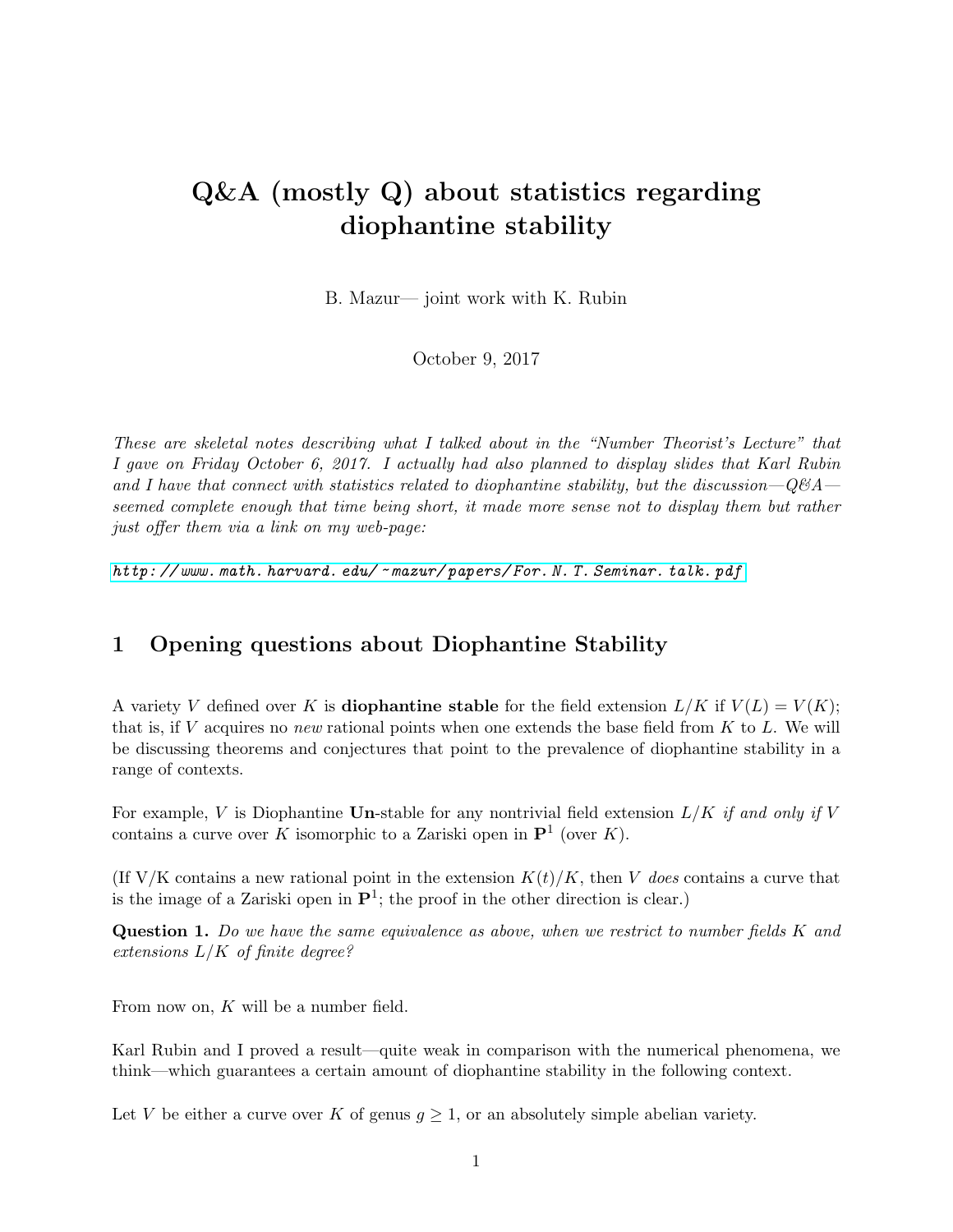**Theorem 1.** Then there is a finite field extension  $K'/K$  for which there exists an arithmetic progression of prime numbers  $\ell$  such that for each positive integer n there are infinitely many Galois cyclic field extensions  $L'/K'$  of degree  $d := \ell^n$  that are Diophantine stable for V' (the base change of V from  $K$  to  $K'$ ).

An interesting open question:

Question 2. Is the same true if one drops the condition that the abelian variety be absolutely simple?<sup>[1](#page-1-0)</sup>

For simplicity, let's consider questions regarding diophantine stability restricted to cyclic extensions of K of prime degree  $\ell$ , noting that class field theory gives us neat control of what we might denote  $\mathcal{P}(K, \ell)_{\leq m}$ , the set parametrizing all such extensions of a given number field K of conductor  $\leq m$ . If we pass to the limit,  $\mathcal{P}(K,\ell) = \mathcal{P}(K,\ell)_{\leq m}$  we get an ind-system of finite dimensional projective spaces over  $\mathbf{F}_{\ell}$  ordered by conductor m, so we have a natural way of formulating statistical questions about this.

**Question 3.** Let A be an abelian variety over K. What can one say about the subset

$$
U(K, \ell, A) \subset \mathcal{P}(K, \ell)
$$

consisting of those cyclic extensions of degree  $\ell$  that are Diophantine UN-stable for A over K?

Discuss the special case of  $K = \mathbf{Q}$  and  $A = E$ , an elliptic curve:

**Conjecture [2](#page-1-1).** (This is equivalent—conditionally<sup>2</sup>—to an inspiring conjecture of David-Fearnley-Kisilevsky.) Let  $K = \mathbf{Q}$  and  $A = E$ , an elliptic curve. Then  $U(K, \ell, A)$  is infinite only if  $\ell = 2, 3$ , or 5.

Note that there are indeed cases where we expect, or can prove, that  $U(K, \ell, A)$  is infinite. I.e., we might have we can be called root number reasons to expect this—as in the above case when  $\ell = 2$ ; or we might have **geometric** reasons—as in the above case—as we shall see below—for particular elliptic curves E over Q when  $\ell = 3$ ; or at least for one case for an elliptic curve over a quadratic imaginary field when  $\ell = 5$ .

One of the many important viewpoints regarding algebraic geometry and number theory that the mathematician Serge Lang stressed is the following: for an algebraic variety to possess infinitely many rational points over a number field, there has to be, Lang felt, a good reason— best: a clear geometric reason. He conjectured, in fact, that this happens only if the variety contains the (nonconstant) image of a rational curve or an abelian variety. I imagine he would also be looking for similarly striking reasons for  $U(K, \ell, A)$  to be infinite.

<span id="page-1-0"></span><sup>&</sup>lt;sup>1</sup>It is tempting to offer this question as a possible graduate student project, but Karl and I think that it might be quite difficult.

<span id="page-1-1"></span><sup>2</sup> D-F-K make their conjecture about vanishing of central values of L-functions of elliptic curves over Q twisted by abelian characters, this being conjecturally equivalent to what is formulated here.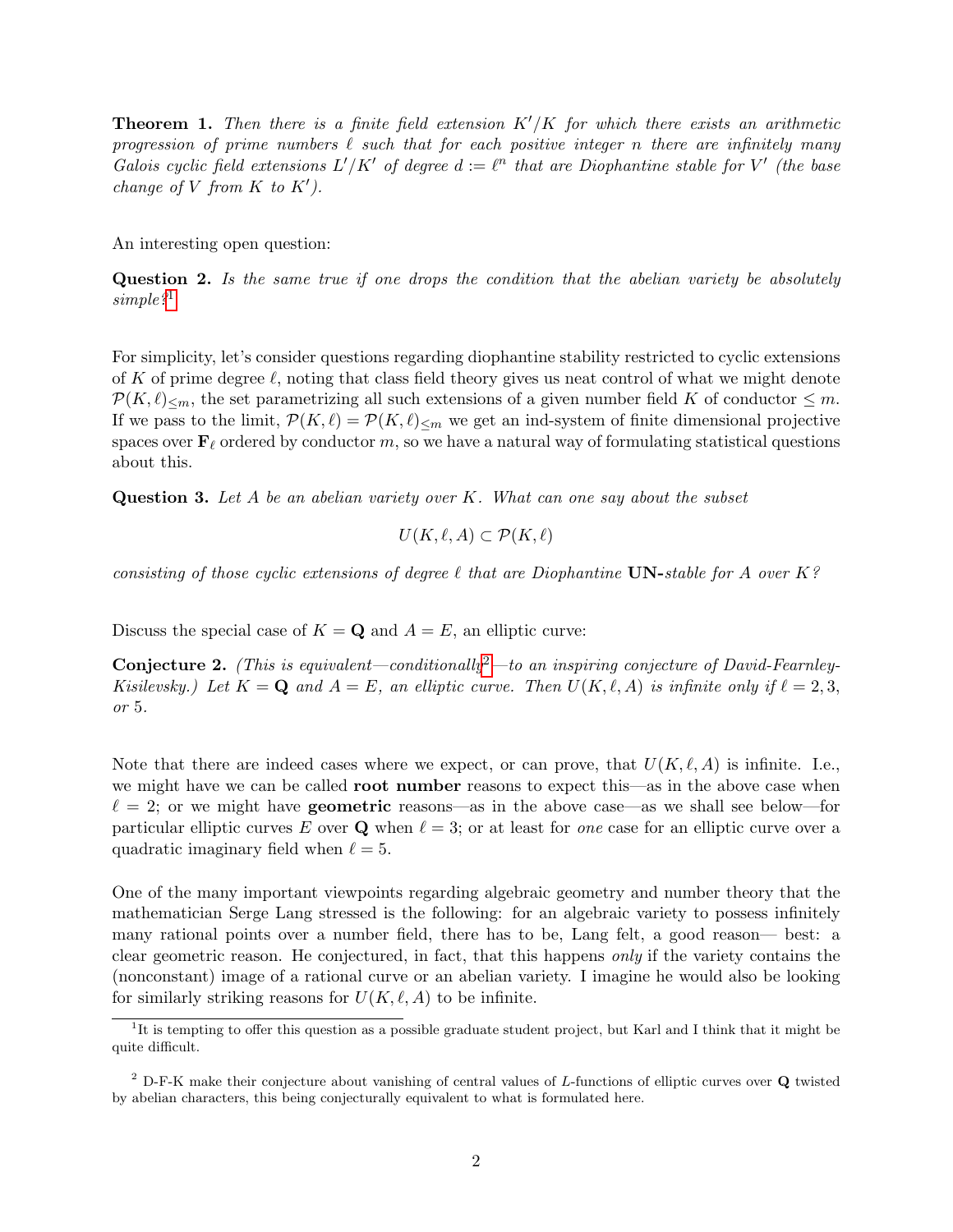One possible geometric reason arises from the existence of what we'll call  $\ell$ -pencils:

Let C be a smooth projective curve over K admitting an automorphism of (prime) degree  $\ell$  (defined over K) such that the quotient of C by that automorphism is  $\mathbf{P}^1$  over K. Then take A any abelian variety quotient of the jacobian of C, and note that the K-rational points of the " $\mathbf{P}^{1}$ " quotient of C (except for the K-rational points of  $\mathbf{P}^1$  that are in the image of  $C(K)$ —this being a finite set of points if the genus of C is  $> 1$ ) parametrize cyclic extensions of K of degree  $\ell$  that are Diophantine unstable for A.

**Definition 1.** When we have such a C above with A an abelian variety quotient of its jacobian, say that A admits a pencil of Diophantine unstable extensions of degree  $\ell$  over K. Or, for short: an  $\ell$ -pencil.

E.g., (*Exercise:*) Consider the case when  $A = E$  is an elliptic curve and  $\ell = 2$ . Then all the points of  $U(K, 2, E)$  come from the 'natural' pencil  $C = E \rightarrow P^1$  of degree 2.

#### Remark:

1. Such a pencil is (essentially) equivalent to a K-rational curve of genus  $0$  (with a K-rational point) in a fiber of the mapping

 $E^{\ell}/\text{cyclic action} \stackrel{\text{sum}}{\longrightarrow} E.$ 

These are interesting  $\ell - 1$ -folds! Do they possess any  $\bar{Q}$ -rational curves of genus 0 if  $\ell \gg 0$ ?

2. For  $\ell > 2$  and E an elliptic curve over K the following is—pretty much—all that's known (at least to Karl Rubin and me) so far.

Any elliptic curve E admits a pencil of Diophantine unstable extensions of degree 3 over some finite extension of  $K$ . Moreover, there are examples of elliptic curves over Q that admit a pencil of Diophantine unstable extensions of degree 3 over Q. We know one example of *one* elliptic curve over  $Q$  (Cremona classification: 50a1) that admits a pencil of Diophantine unstable extensions of degree 5 over (appropriate) quadratic fields.

- **Question 4.** 1. For E an elliptic curve over  $\bf{Q}$  is it true that there are no pencils of Diophantine unstable extensions of (prime) degree  $\ell > 3$  over  $\mathbf{Q}$ ?
	- 2. For  $E$  an elliptic curve over a number field  $K$  are there any pencils of Diophantine unstable extensions of (prime) degree  $\ell > 5$ ?
	- 3. For any abelian variety A over K is there an upper bound  $b(A, K)$  for the primes  $\ell$  for which A admits a pencil of Diophantine unstable extensions of degree  $\ell$  over K? Is there such a bound  $b(n, d)$  that depends only on  $n :=$  the dimension of A and  $d :=$  the degree of K?

An affirmative answer to (1) above would follow from the conjecture of David-Fearnley-Kisilevsky (which is the inspiration for our project).

As for (3), examples show that  $b(n,d) \gg n^{alpha}$  with  $\alpha = 1/2$  (of course, possibly:  $b(n,d) = +\infty$ ).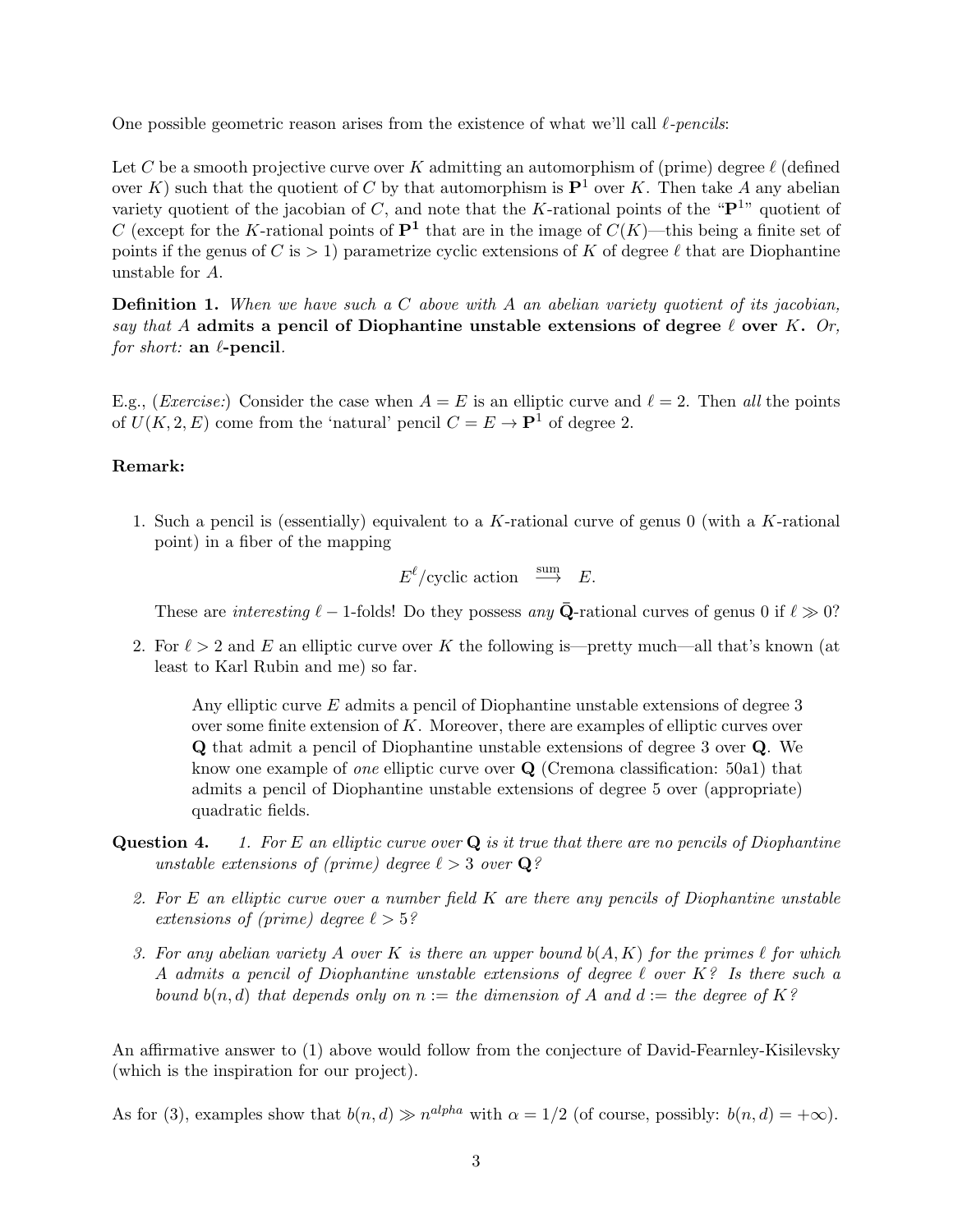**Question 5.** Can one find examples that show  $b(n,d) \gg n^{alpha}$  for some  $\alpha$  strictly greater than 1/2?

### 2 Pencils for  $\ell = 3$

#### Here I discussed the K3 surface business related to  $\ell = 3$ , and here's an example over Q:

Take  $E: y^2 = x^3 - 9x + 9$  over **Q**. Putting  $r(t) := 8(t^2 - 162t)/(t^2 + 8748)$  one computes to find that the points  $(x, y)$  on the curve E with  $y = 3x + r(t)$  for rational values of t parametrize a pencil of cubic cyclic points on E.

#### 3 A pencils for  $\ell = 5$

The classical "Bring's Curve"  $\mathcal C$  is defined over **Q** and will provide an example (e.g., over the field of Gaussian numbers  $\mathbf{Q}[i]$  of a cyclic pencil of genus 4 for a certain elliptic curve  $\mathcal{E}$ . "Bring's curve" is the (smooth, projective) curve in  $\mathbf{P}^4$  defined by three equations—in the five homogenous variables  $(x_1, x_2, x_3, x_4, x_5)$ :

<span id="page-3-0"></span>
$$
\sum_{i} x_i^n = 0 \text{ for } n = 1, 2, 3. \tag{1}
$$

Visibly C admits the symmetric group  $S_5$  as group of automorphisms (all of this defined over Z) the action being by permutation of the five variables. The group  $S_5$  is the entire group of its automorphisms since  $\mathcal C$  is a curve of genus 4. Also,  $\mathcal C$  has no real points since its quadratic defining equation has none.

Let  $\tau := (12345)$ , and  $\sigma := (1234)$  be the indicated 5- and 4- cycles, respective.

**Proposition 1.** 1. There are exactly four fixed points of  $\tau$  in C. Namely:  $\{(1,\zeta,\zeta^2,\zeta^3,\zeta^4)\}$ where  $\zeta$  runs through the nontrivial fifth roots of 1. These are the only points of ramification for the mapping

$$
\mathcal{C} \to \mathcal{C}/\{\text{action of } \tau\}.
$$

2. There are exactly two ramified points for the mapping

$$
C \to C/\{\text{action of }\sigma\}.
$$

Namely:  $\{(1, \pm i, -1, \mp i, 0)\}$ . These two points are all fixed points of  $\sigma$ ; i.e., they are 'totally ramified.'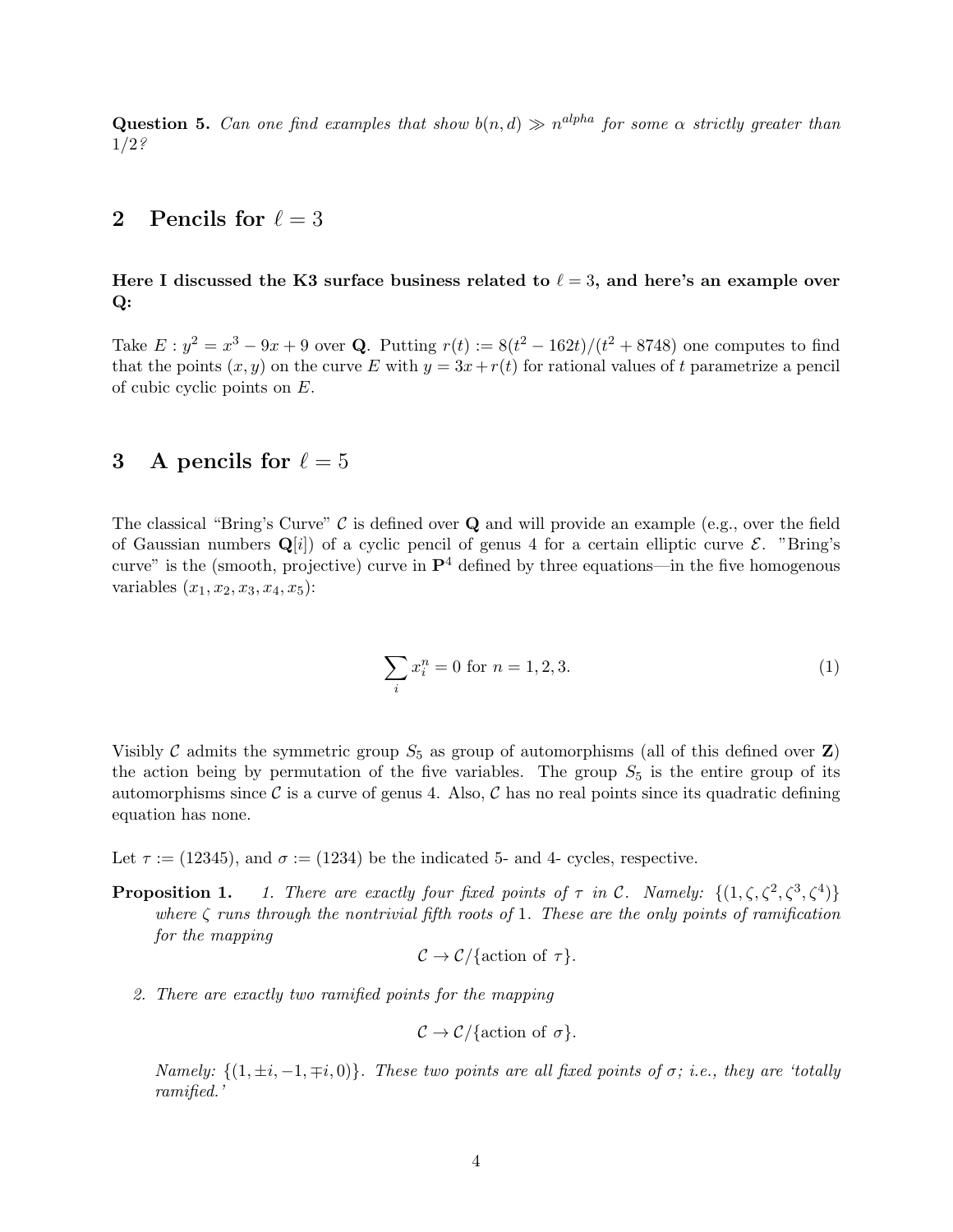*Proof.* Taking the indices 1, 2, 3, 4, 5 mod 5, for a (C-valued) point  $(x_1, x_2, x_3, x_4, x_5)$  to be a fixed point of  $\tau$  we must have, for some  $\lambda \in \mathbb{C}$  that  $x_{k+1} = \lambda x_k$  for all  $k \in \mathbb{Z}/5\mathbb{Z}$  which forces  $\lambda$  to be a fifth root of unity, and by the linear equation in [1](#page-3-0) it must be a nontrivial fifth root of unity. For each such  $\lambda$  there is exactly one such point, proving (1).

For (2):

**Lemma 1.** If  $x = (x_1, x_2, x_3, x_4, x_5)$  is a fixed point of  $\sigma^2 = (13)(24)$ , then  $x_5 = 0$ .

*Proof.* If x is such a fixed point, then there is a  $\lambda \in \mathbb{C}$  such that  $\sigma^2(x)_k = \lambda \cdot x_k$  for all five coordinates  $x_k$ . In particular,

$$
x_3 = \lambda x_1; \ x_4 = \lambda x_2; x_5 = \lambda x_5.
$$

By the latter equality (if  $x_5 \neq 0$ ) it would follow that  $\lambda = 1$ . That is,  $x = (a, b, a, b, c)$  for some a, b, c, with  $c \neq 0$ . The linear equation in [1](#page-3-0) gives  $c = -2(a + b)$  so a and b cannot both be zero. Without loss of generality, suppose that  $a \neq 0$ , and scale it so that  $a = 1$ . So, the linear equation in [1](#page-3-0) gives

<span id="page-4-0"></span>
$$
c = -2(b+1) \tag{2}
$$

and combined with the quadratic equation in [1,](#page-3-0) i.e.,  $c^2 = -2(a^2 + b^2)$ , we get that

<span id="page-4-1"></span>
$$
b = \frac{5}{3} \text{ or } \frac{11}{3}.
$$
 (3)

Now comparing [2](#page-4-0) with the cubic equation in [1](#page-3-0) gives the relation  $b^3 + 1 = 4(b+1)^3$  and neither value in [3](#page-4-1) satisfies this.  $\Box$ 

Now let  $x = (x_1, x_2, x_3, x_4, 0)$  be a fixed point of  $\sigma^2 = (13)(24)$ . Such a point satisfies the relations  $x_3 = \lambda x_1$  and  $x_4 = \lambda x_2$  for  $\lambda \in \{\pm 1\}$ . Again, without loss of generality we may suppose that  $x_1 \neq 0$ , and scaling suitably,  $x_1 = 1$ . So, putting  $x_2 = b$ , our point is of the form  $x = (1, b, \lambda, \lambda b, 0)$ . The linear equation in [1](#page-3-0) then gives:  $(1 + \lambda)(1 + b) = 0$ ; i.e., either  $b = -1$  in which case the quadratic equation in [1](#page-3-0) is violated, or else  $\lambda = -1$  and the quadratic equation in 1 tells us that  $b = \pm i$ . Therefore  $\{(1, \pm i, -1, \mp i, 0)\}\$ are the only fixed points of  $\sigma^2 = (13)(24)$ .

Noting that  $\{(1, \pm i, -1, \mp i, 0)\}\$ are actually fixed under  $\sigma$  concludes the proof of Proposition [1.](#page-0-0)  $\Box$ 

**Corollary 3.** Let P (resp:  $\mathcal{E}$ ) denote the quotient of C (over the field Q) by the action of  $\tau =$ (12345) (resp:  $\sigma = (13)(24)$ ). Then P is of genus 0 and E is of genus 1.

*Proof.* Recall that the Euler characteristic of Bring's curve is  $-6$ . If u and v denotes the Euler characteristics of  $P$  and  $E$  respectively, the Riemann-Hurwitz formula and Proposition [1](#page-0-0) give:

$$
-6 = 5u - 4 \cdot 4 \quad \text{and} \ -6 = 4v - 2 \cdot 3 \tag{4}
$$

That is:  $u = 2$  and  $v = 0$ .

 $\Box$